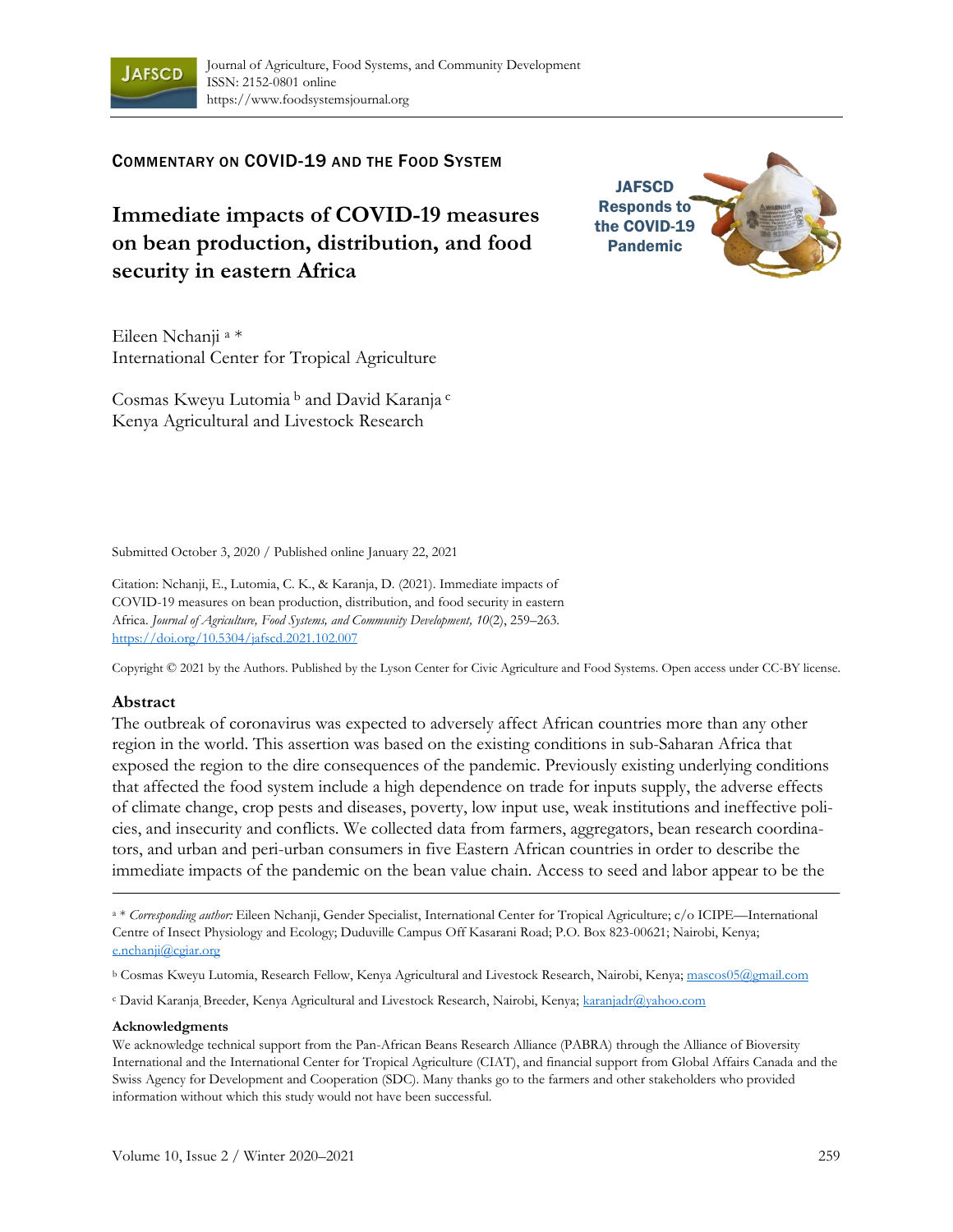most critical impacts of the pandemic on bean production. There are observable differences in patterns and frequency of bean consumption in these regions, suggesting that the effect of the pandemic depends on the level of implementation of containment measures and pre–COVID-19 underlying conditions that affect the food systems. In the mid to long-term, the pandemic may disrupt food systems, resulting in hunger, malnutrition, and food insecurity. Thus, governments should support farmers and businesses in becoming resilient to exogenous shocks through increased efficiency in supply chains, capacity building, and the adoption of modern digital technology.

## **Keywords**

Food System, COVID-19, Pandemic, Common Bean, Labor, Inputs, Value Chain, Eastern Africa

### **Introduction**

Common bean is the most grown and consumed legume in Africa, especially in Eastern African countries (Figure 1). Beans, as a source of cheap protein and micronutrients (iron and zinc), have been earmarked as vital to improving and safeguarding rural incomes, food security, and nutrition (Nassary, Baijukya & Ndakidemi, 2020). However, beans are mostly grown by smallholder farmers, who are disproportionately affected by the adverse effects of climate change (Pais, Jayaram, & van Wamelen, 2020; Pratt, 2015). Most smallholder farmers in the region are low consumers of agricultural technology such as certified seed and fertilizer, relying mostly on saved seeds. Furthermore, the region relies on trade for the supply of farm inputs. Thus, the implementation of coronavirus containment measures and cross-border restrictions threatens to slow down beans' contribution to the achievement of the United Nations Sustainable Development Goals number 1 and 2 (Nchanji et al., 2020).

This commentary is based on survey data collected from six countries in the eastern African bean corridor per the Pan African Bean Research Alliance (PABRA) classification: Kenya, Uganda, Tanzania, Burundi, and the Democratic Republic of Congo (DRC). Governments have been implementing multiple public health policies with varying degrees of strictness since March, when the region first

started reporting cases of the coronavirus. Kenya and Uganda, guided by their respective constitutions and public health policies, responded expeditiously. For instance, Kenya imposed absolute restrictions on movement from four highrisk counties, a partial lockdown by declaring a duskto-dawn curfew, and closed its borders to only allow essential movements. The Ugandan government declared a lockdown in March, banned transport within the country, closed its borders, and imposed stay-at-home orders. In Photo by 2016CIAT/Georgina Smith.

#### Figure 1. Diverse Common Bean Grown by Smallholder Women Farmers in Uganda, Africa

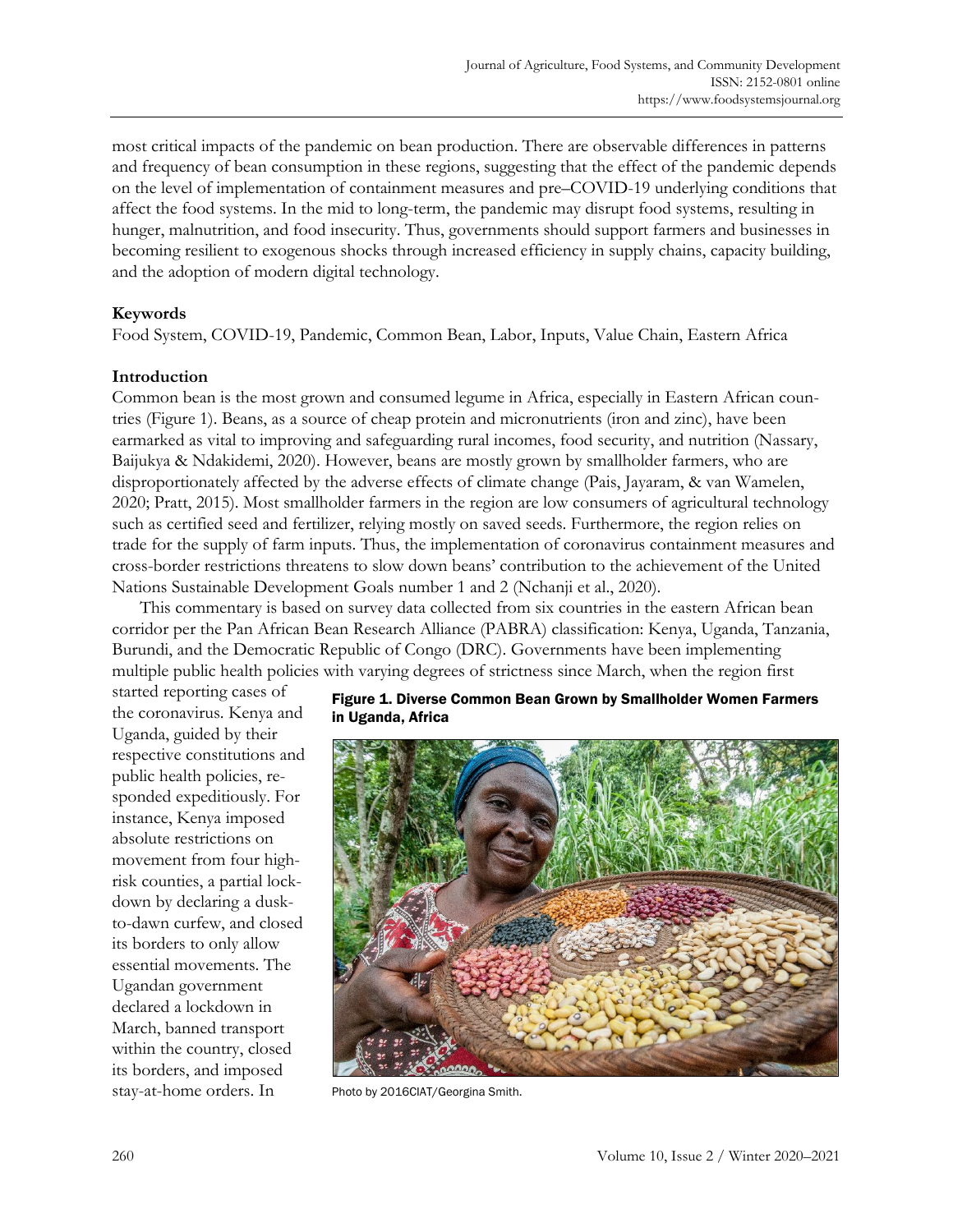contrast, Tanzania and Burundi were more relaxed in their actions to combat the spread of the virus. The Tanzanian government prioritized its economy and relied on "divine protection." At one point, the Burundian government deported World Health Organization officials for criticizing its laxity in implementing reasonable measures to contain the spread of the virus.

# **COVID-19's Impacts on Bean Production**

Nearly one-third of farmers we surveyed in the region reported that the pandemic had disrupted their access to seed and caused a rise in the prices of inputs and labor. Farmers' responses are further supported by bean aggregators, who mentioned that they faced challenges in distributing seed to contracted farmers. Bean program research coordinators in different countries projected that the pandemic would reduce the production of certified seed due to difficulties in mobilizing labor for seed production. The preliminary findings confirm concerns that the pandemic would disrupt the input supply system (Rubyogo, Nchanji, Mabeya, Onyango, & Ngombalu, 2020).

The levels of strictness in the application of coronavirus containment measures differed by country, suggesting possible differences in the impact of COVID-19 on bean production. Whereas more farmers in Uganda and the DRC reported that bean production was impacted by COVID-19, those in Tanzania and Burundi were least affected by the pandemic (Table 1). The results appear to confirm Burundian and Tanzanian governments' skepticism about COVID-19, with Tanzania declaring that it was coronavirusfree in under two months after it recorded its first case. The seed unavailability problem was dire in the DRC compared to other countries in the bean corridor. On the other hand, the high price of labor was identified by Tanzanian farmers as the main challenge. While drastic and strict measures in Kenya resulted in high costs of labor and inputs, they caused fertilizer unavailability and low bean grain prices and demand in Uganda.

## **Impact on Bean Distribution and Trade**

The impact of containment measures is transmitted directly to businesses involved in downstream bean value chain activities. First, aggregators in Kenya, Tanzania, and Uganda indicated that the pandemic affected the volumes of grain they transacted because of the closure of informal markets and schools. The pandemic has compelled aggregators to scale down business operations due to high logistic, transport, and storage costs. Before COVID-19, bean trade volume had increased to 18,000 metric tons (19,842 short tons), which was 18% higher than the first quarters' average in five years (Market Analysis

| COVID-19 effects                                              | <b>DRC</b><br>Kenya |       | <b>Tanzania</b> | Uganda |  |
|---------------------------------------------------------------|---------------------|-------|-----------------|--------|--|
| High prices for hired labor                                   | 22.22               | 1.22  | 63.64           |        |  |
| Higher prices for inputs                                      | 22.22               | 19.51 |                 |        |  |
| Low demand in the market                                      | 22.22               |       | 9.09            | 21.43  |  |
| Fertilizer unavailability                                     | 11.11               | 1.22  |                 | 14.29  |  |
| Low price in the market                                       | 11.11               | 6.1   | 9.09            | 28.57  |  |
| Difficulties in transporting the harvest to the point of sale | 11.11               |       | 9.09            | 14.29  |  |
| Seed unavailability                                           |                     | 47.56 |                 |        |  |
| Delay in planting                                             |                     | 15.85 |                 |        |  |
| Delayed harvest                                               |                     | 8.54  |                 | 7.14   |  |
| Difficulty in accessing agronomic information                 |                     |       | 9.09            | 14.29  |  |

| Table 1. COVID-19 Effects Disaggregated by Country, Eastern Africa |
|--------------------------------------------------------------------|
|--------------------------------------------------------------------|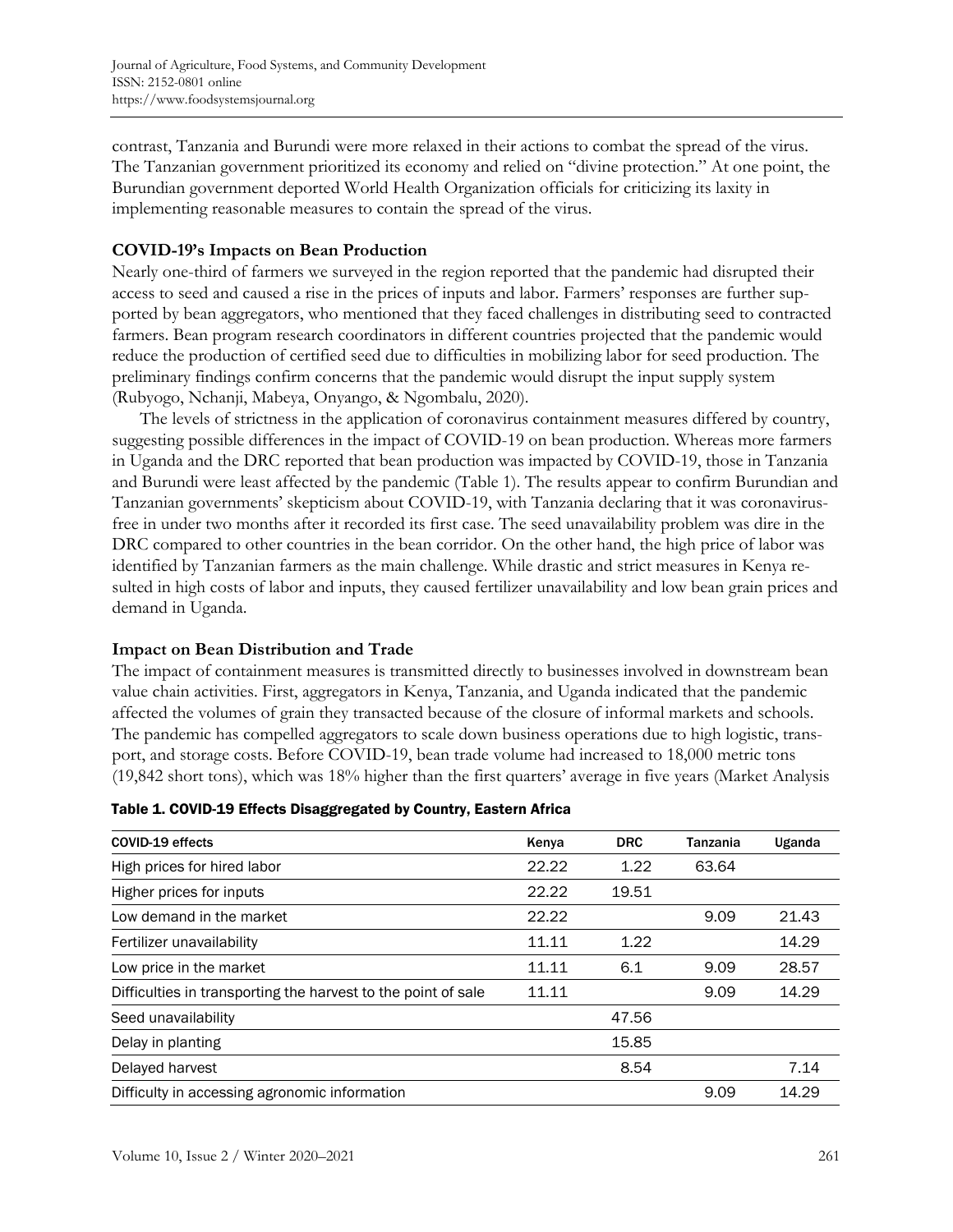Subgroup, 2020). Thus, according to aggregators, processors, and coordinators, the pandemic has harmed bean trade volumes in the region.

## **Impact on Food Security**

In Eastern Africa, common bean is grown mostly for household consumption, with the surplus sold to the market. Here we provide a brief overview of the descriptive results of the possible effects of COVID-19 on food consumption in rural and urban areas during the COVID-19 pandemic. Nearly half (49%) of the farmers did not change bean consumption patterns during COVID-19, while the rest changed. While less than a fifth of them ate less bean, one-third ate more bean during COVID-19 (Figure 2). Turning to peri-urban and urban consumers, more than half (56%) indicated that their bean consumption patterns had not changed, a fifth  $(21\%)$  and nearly one-quarter  $(23\%)$  reported they consumed less bean and more bean during the pandemic, respectively.

The results show that the frequency of bean consumption was reduced in urban and peri-urban areas during COVID-19, with Uganda, Burundi, and the DRC being most affected (Table 2). This could be attributed to transportation challenges experienced during the pandemic. In contrast, bean consumption frequency in Tanzania increased during the pandemic, possibly due to less strict containment measures. Most urban consumers rely on the informal market for bean grain supply. Therefore, the market closure



Figure 2. Changes in Food Consumption Patterns in Rural, Urban, and Peri-urban Areas of Eastern Africa During the COVID-19 Pandemic, 2020

### Table 2. Proportions of Consumers' Frequency of Bean Consumption a Week Before COVID-19 (in February 2020) and During COVID-19 (in July 2020) by Country, Eastern Africa

|            | <b>Before COVID-19</b> |         |               |       | During COVID-19 |          |         |               |       |       |
|------------|------------------------|---------|---------------|-------|-----------------|----------|---------|---------------|-------|-------|
|            | Everyday               | >Thrice | <b>Thrice</b> | Twice | Once            | Everyday | >Thrice | <b>Thrice</b> | Twice | Once  |
| Burundi    | 67.57                  | 8.11    | 10.81         | 13.51 |                 | 40.54    | 10.81   | 24.32         | 24.32 |       |
| Kenya      | 2.86                   | 14.29   | 25.71         | 34.29 | 22.86           | 2.86     | 5.71    | 20.00         | 40.00 | 31.43 |
| <b>DRC</b> | 31.11                  | 17.78   | 31.11         | 15.56 | 4.44            | 20       | 15.56   | 20            | 24.44 | 20.00 |
| Tanzania   | 5.36                   | 46.43   | 16.07         | 25.00 | 7.14            | 6.25     | 53.57   | 13.39         | 19.64 | 7.14  |
| Uganda     | 2.27                   | 6.82    | 11.36         | 20.45 | 59.09           | 27.27    | 15.91   | 15.91         | 22.73 | 18.18 |